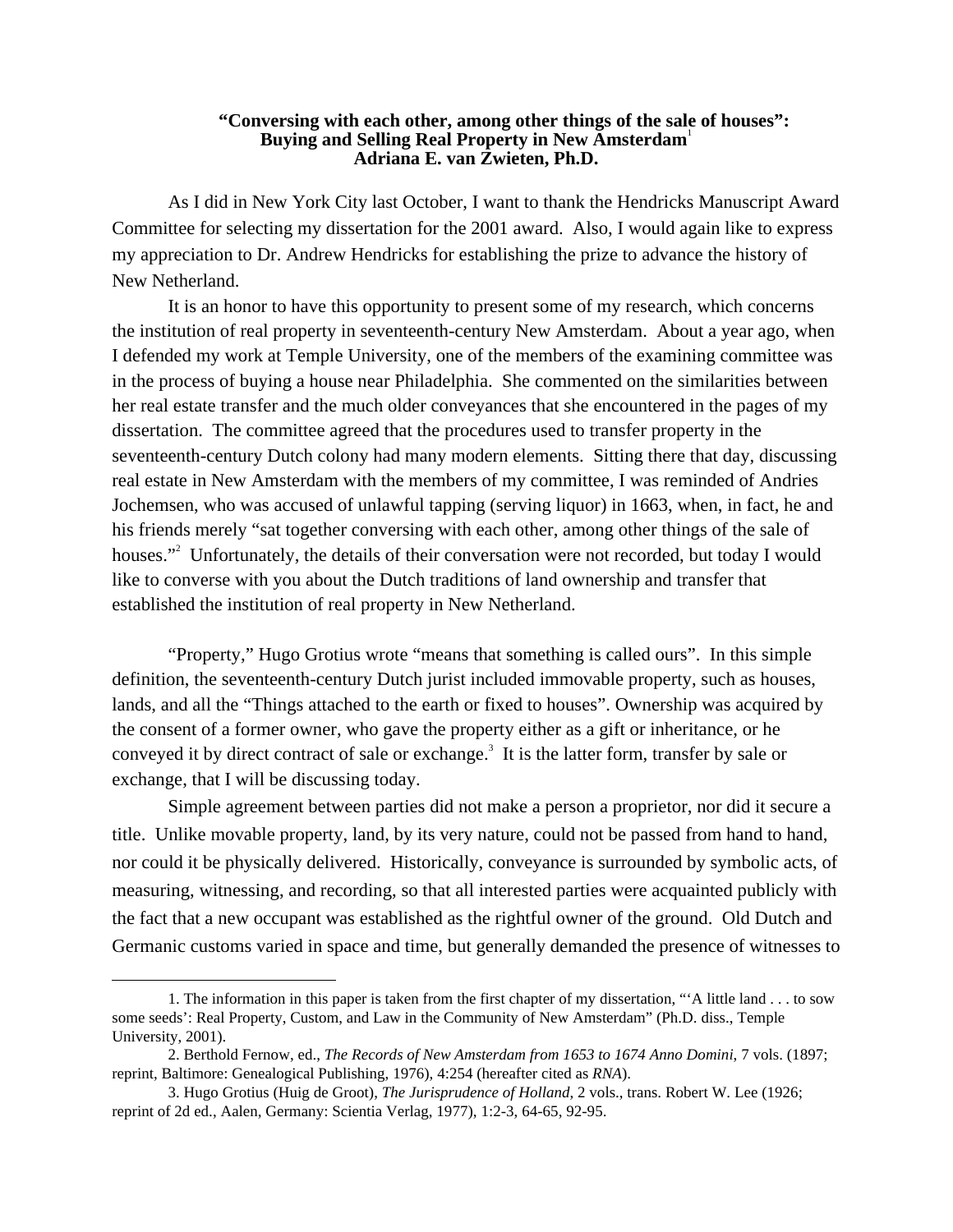make a transfer legal. As writing was introduced, some agreements became written instruments and each party received a copy. Occasionally, magistrates were present as witnesses and added their seals to such documents, which eventually led to their registration with local judges.<sup>[4](#page-1-0)</sup>

 During the Middle Ages, the custom of transferring land before local magistrates, called *schepenen/schepens*, became almost universal in the Netherlands. Concerning conveyance before schepens, the laws of Middelburg date to 1217 and Delft to 1246.<sup>[5](#page-1-1)</sup> Some formalities used in the transfer of land were made obligatory by several edicts of Emperor Charles V in the sixteenth century. For example, the *Placaat* or edict of 1529 compelled those who sold or mortgaged their real property to appear before the schepens of the place where the property was situated. The Political Ordinance of 1580 directed the secretaries of the local courts to record all transactions in a land-books or registers. The purpose of the edicts and of the earlier local bylaws was to prevent careless transfers, to protect third-party claims, and to hamper recurrent sale to different buyers. Noncompliance with the various steps rendered the transactions invalid. A legal transfer, however, endowed a landowner with certain *erfaenhangige gerechtigheden*, or land rights, that were specifically associated with immovable property and protected by Dutch law. These included the right of possession, the right of use and enjoyment, the right of alienation, or selling at one's own discretion, and the right to devise the property to the next generation. Although the imperial laws did not introduce anything revolutionary or new, they did regulate the ancient customs of the country. This system of conveyance was called *overdracht* or transfer.[6](#page-1-2)

Given the precise laws associated with real property in the Netherlands, it is not surprising to find that the West India Company complied with the sixteenth-century decrees, thereby, establishing for New Netherland a uniformity of procedures proven to be effective in the homeland. In the regulations and instructions of 1624 and 1625, the local administrator of the colony, Willem Verhulst, and his council were directed to distribute land to new settlers and to allocate it "according to the size of their families and their industry". If they opted to return to the homeland, planted fields and houses could be traded or sold to the remaining colonists. The company's secretary, was directed to keep a "public register" and to enter therein all "wills, marriage settlements, contracts, and other instruments upon which any one might base a claim to title or mortgage of real estate". Documents were executed before and signed by two witnesses.

 $\overline{a}$ 

<sup>4.</sup> J. W. Wessels, *History of the Roman-Dutch Law* (Grahamstown, Cape of Good Hope, 1908), 490-496, 599-601.

<span id="page-1-2"></span><span id="page-1-1"></span><span id="page-1-0"></span><sup>5.</sup> Wessels, *History of Roman-Dutch Law*, 490-501, 599-601.

<sup>6.</sup> Grotius, *Jurisprudence of Holland*, trans. Lee, 1:92-97, 222-23. *Groot Placaet-Boek*, 2 vols., ('s-Graven-Hage, Netherlands, 1658-64), 1:338-39, 373-74. Wessels, *History of Roman-Dutch Law*, 496-97, 600-602. Robert W. Lee, *An Introduction to Roman-Dutch Law*, 5th ed. (1915; Oxford, 1953), 121-22, 139-40, 139 n. 3.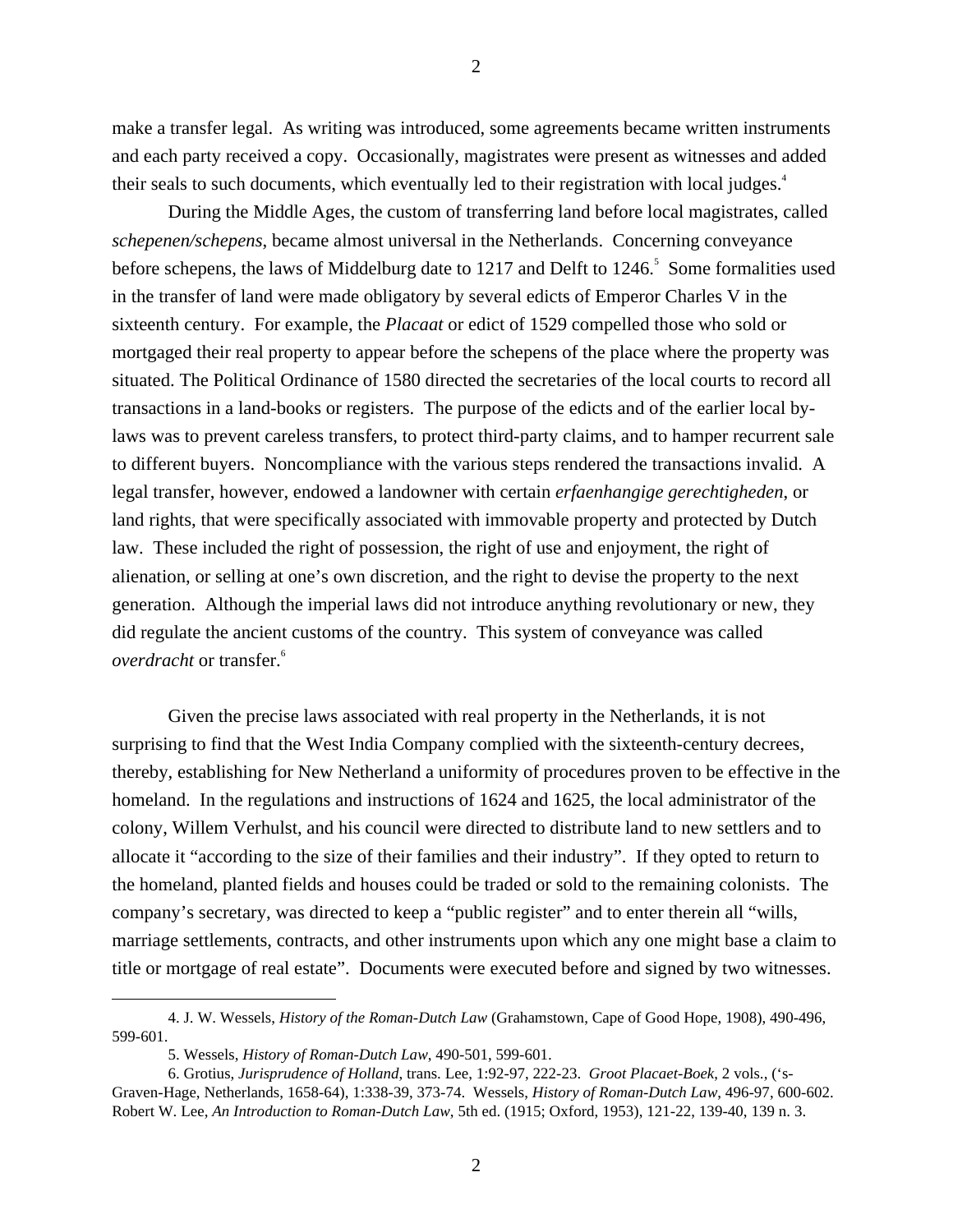As in the Netherlands, failure to comply with any of the proceedings voided the instruments, as well as "the enjoyment of any right or claim that might be based on them".<sup>[7](#page-2-0)</sup>

Before any of this could take place, land was first bought directly from the native inhabitants by the West India Company's representatives or the company supervised transfers elsewhere, for Dutch policy recognized the Native Americans' immediate right of possession to the soil. "Absolute possession of land in perpetuity for exclusive use," Wim Klooster notes, "was not part of the vocabulary of northeastern woodland Indians." Land "belonged to the tribe or clan as a community resource for the use of all its members," and was not bought or sold. The West India Company followed Dutch tradition and bought the land, claimed the rights attached to it, gave payment in return, and signed an agreement before witnesses. Notwithstanding, "[t]ransactions that the Dutch considered final were regarded by the Algonkians as partial payment for temporary use. "As the white population spread, the Indians often insisted upon further payment."<sup>[8](#page-2-1)</sup>

With the proper conveyance in hand, company officials allotted land to settlers and by 1638 awarded formal *grond-brieven*, or land patents, bestowing on the patentee all the *erfaenhangige gerechtigheden*, or land rights, enjoyed in the homeland. They were issued upon petition to the provincial authorities as representatives of the Lords Directors of the West India Company. In return, the company required an oath of fealty, to uphold the laws of the Dutch Republic and to honor company policies. Neglecting to improve the land, or failing to pay tithes and taxes, could incur forfeiture.<sup>[9](#page-2-2)</sup>

In 1653, with the incorporation of the City of New Amsterdam, real estate transfers for all land under the city's jurisdiction became the concern of her schepens, although the form of government granted by the company made no specific mention of this duty. The municipal court, therefore, formally petitioned the directors in Amsterdam to grant them the authorization "to very the execution of deeds an conveyances of houses and lots within this City, the fee

<span id="page-2-0"></span> $\overline{a}$ 

<sup>7.</sup> Arnold J. F. van Laer, trans. and ed., *Documents Relating to New Netherland, 1624-1626 in the Henry E. Huntington Library* (San Marino, CA, 1924), 6, 9, 14, 17, 114, 117.

<span id="page-2-1"></span><sup>8.</sup> Clarence White Rife, "Land Tenure in New Netherland," in *Essays in Colonial History Presented to Charles McLean Andrews by his Students* (1931; reprint Freeport, NY: Books for Libraries Press, 1966), 48. Wim Klooster, *The Dutch in the Americas. 1600-1800* (Providence, 1997), 53. Michael Kammen, *Colonial New York: A History* (New York, 1975), 18-19.

<span id="page-2-2"></span><sup>9.</sup> The "free men" of New Netherland petitioned the provincial court and requested that it grant them *grond-brieven* on 24 June 1638. Edmund B. O'Callaghan and Berthold Fernow, eds. and trans. *Documents Relative to the Colonial History of the State of New-York*, 15 vols. (Albany, 1856-87), 14:9-10, 1:114; Arnold J. F. van Laer, trans., *Council Minutes, 1638-1649*, Vol. 4, New York Historical Manuscripts: Dutch*,* eds. Kenneth Scott and Kenn Stryker-Rodda (Baltimore, 1974), 16; and Edmund B. O'Callaghan, *Laws and Ordinances of New Netherland, 1638- 1674* (Albany, 1868), 16, 325-27. Fernow, ed., *RNA*, 1:36, 2:301-303. Rife, "Land Tenure," 47. Many of New Netherland's patents can be found in Charles T. Gehring, trans. and ed., *Volumes GG, HH & II. Land Papers*, New York Historical Manuscripts: Dutch (Baltimore, 1980).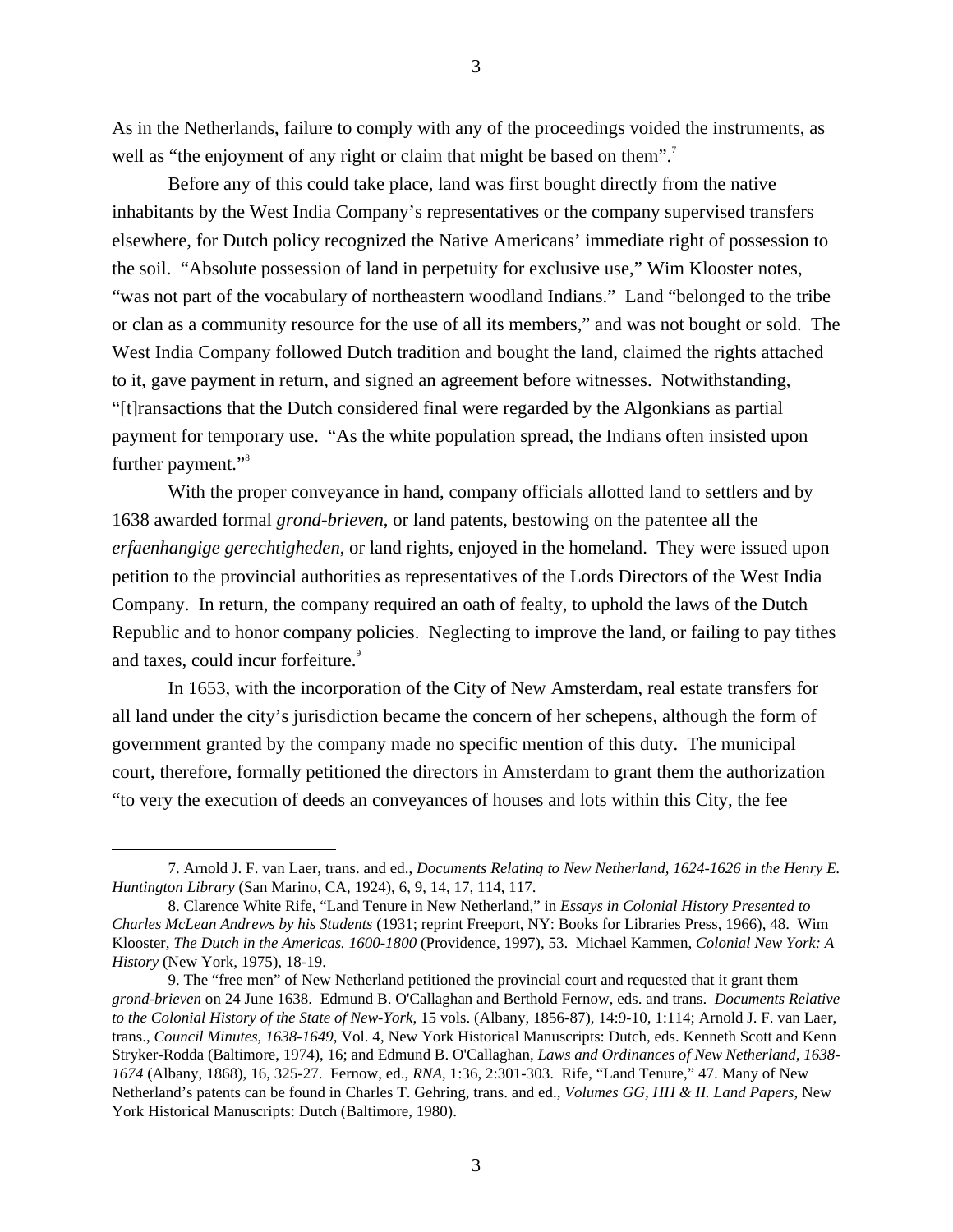simple of which is sold, as well as of mortgages according to the custom of the city of Amsterdam." The provincial government retained the power to patent new lands and to re-patent lots that had been unimproved and confiscated. By 1655, the city collected a straight fee of one beaver or eight guilders for every executed deed. The fee was divided as follows: three guilders for the seal; one-and-a-half guilders for two schepens who signed the deed; and three-and-a-half guilders for the clerk. $10$ 

 Such costs were but part of the overall expenses incurred when obtaining property. By Dutch law, all legal documents, including those required for land transfers, were executed by official notaries, secretaries, or clerks. In the colony, there was a shortage of such individuals and, therefore, we see several ordinances (1638, 1640, 1646, and 1650) concerning the proper procedure for recording written documents.<sup>11</sup> In 1658, some inhabitants complained of the "excessively large fees" charged by licensed scriveners brought on by their "covetousness and avarice", or so it was believed. The provincial government responded by regulating all such functionaries and their fees and bound them to an annual oath to uphold the duties of office. The ordinance reminded those who were competent, to keep "a regular Record or Journal." They were ordered "to serve the poor and indigent . . . as an alms, Gratis and for God's sake". The charges for those who could afford to pay give some indication of the costs to obtain patents and deeds. To illustrate, a petition, for a grant of land presented to the provincial court, cost 2 1/2 guilders. An additional per-page fee of about one guilder was added to all documents that exceeded two to three pages. Leases, deeds, and contracts cost 1 1/2 guilders and a copy, one guilder. Papers sealed with the scrivener's own "signet" carried an extra charge of six stuivers. Clients received written statements of the fees, which could not include "drinking treats, nor any other extraordinary presents, gifts, or *douceurs*."[12](#page-3-2)

"Drinking treats," mentioned in the 1658 ordinance, undoubtedly added a festive atmosphere, to the solemnity, of concluding, signing, sealing, and recording agreements made between parties. For example, in 1642, Hendrick Jansen and Willem Adriaensen finalized the sale, of a garden, dwelling, and brew house in New Amsterdam for twenty-five hundred guilders.

<span id="page-3-0"></span> $\overline{a}$ 

<sup>10.</sup> Hans Bontemantel, "Form of Government in New Netherland A[nn]o 1653," trans. Arnold J. F. van Laer, in I. N. Phelps Stokes, *The Iconography of Manhattan Island, 1498-1909*, 6 vols. (1915-28; reprint New York, 1967), 4:133-36. For the petition and reply see Fernow, ed., *RNA*, 1:144-47, 218-19. For the fee, see O'Callaghan, trans., *Laws and Ordinances*, 189.

<span id="page-3-1"></span><sup>11.</sup> Van Laer, trans., *Council Minutes*, eds. Scott and Stryker-Rodda, 4:21, 88, 322; O'Callaghan, trans., *Laws and Ordinances*, 24, 59, 108-109, 114; Fernow, ed., *RNA*, 1:15.

<span id="page-3-2"></span><sup>12.</sup> Fernow, ed., *RNA*, 2:315-18. O'Callaghan, trans., *Laws and Ordinances*, 329-33. A *douceur*, was a tip or gratuity. Johannes Nevius, Dirck van Schelluyne, Mattheus de Vos, and Pelgrom Clock took the required oath eleven days after the ordinance was published. Edmond B. O'Callaghan, ed., *Calendar of Dutch Historical Manuscripts in the Office of the Secretary of State, Albany, N. Y. 1630-1664* (1865; reprint, Ridgewood, NJ: Gregg Press, 1968), 191.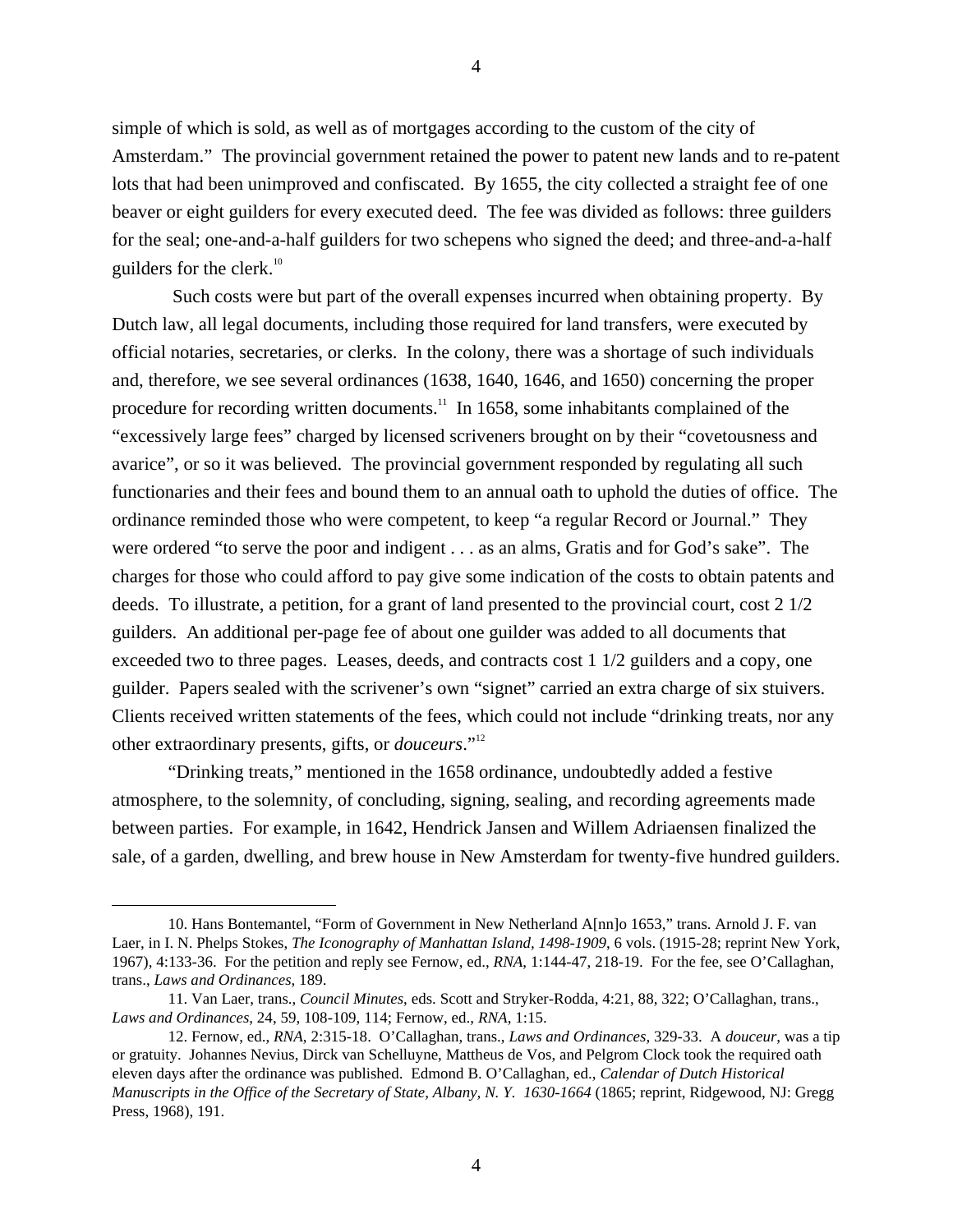Hendrick van Dyck and Wolphert Gerritsen were likewise present as invited witnesses, as was Cornelis van Tienhoven, the company's secretary, who recorded the transaction. Jansen, the seller, offered to contribute "twenty-five guilders for drink on the bargain . . . without charging any part thereof to the purchaser."<sup>[13](#page-4-0)</sup>

The sale of a Manhattan house and plantation in 1640 occurred under quite different circumstances. When Maryn Adriaensen wanted to convey his property to Hendrick Pietersen, Pietersen claimed he was drunk at the sale and had no knowledge of the purchase. The court ordered him to confirm his statement and prove that he had cancelled the sale within twenty-four hours. If he could not deliver the evidence, the purchase would stand. Dutch law maintained that drunkards could not bind themselves: or rather, those who through drunkenness had lost their understanding. But since lack of understanding through drunkenness was difficult to prove, sales that took place at drinking parties were considered void if the buyer or seller repudiated the sale within twenty-four hours. In the New Amsterdam case, two witnesses declared on Pietersen's behalf, saying that he was drunk at the sale, but so was Adriaensen. Indeed, "the entire company were [*sic*] not very sober." The court did not hold Pietersen to the sale, but it did order him to lease Adriaensen's property for six years. The record does not mention whether Pietersen cancelled within twenty-four hours, which is perhaps the reason that he was ordered to lease the property. $14$ 

Despite the merriment witnessed on some occasions, the laws of obligations, just as the laws of property, were well defined in the Netherlands. A contract was usually made between two parties, either of whom could be represented by letters, messengers, or agents. It was consensual and enforceable, as long as it was "freely entered upon by competent persons for an object, physically possible and legally permissible." It was considered complete when the parties agreed to a price. As long as a sale remained incomplete, either party could withdraw from the agreement without incurring any loss, except any earnest money, if such had been given. $15$ 

Anyone could bind him- or herself, except drunkards (as we have seen), minors, insolvent debtors, and married women, unless they had their husbands' tacit or oral consent.<sup>16</sup> New Amsterdam's contracts demonstrate the innovative ways colonial buyers found to pay for their real property. They also reflect the complexity of the New Netherland's monetary situation and

<span id="page-4-0"></span> $\overline{a}$ 

<sup>13.</sup> Arnold J. F. van Laer, trans., *Register of the Provincial Secretary, 1638-*1660, 3 vols., New York Historical Manuscripts: Dutch, eds. Kenneth Scott and Kenn Stryker-Rodda (Baltimore, 1974), 2:88-89.

<span id="page-4-1"></span><sup>14.</sup> Van Laer, trans., *Council Minutes*, eds. Scott and Stryker-Rodda, 4:73, 85; ibid., *Provincial Secretary*, eds. Scott and Stryker-Rodda, 1:278-79. Grotius, *Jurisprudence of Holland*, trans. Lee, 1:358-59.

<sup>15.</sup> Grotius, *Jurisprudence of Holland*, trans. Lee, 1:302-303, 366-67. The quotation is in Lee, *Roman-Dutch Law*, 223.

<span id="page-4-3"></span><span id="page-4-2"></span><sup>16.</sup> Grotius, *Jurisprudence of Holland*, trans. Lee, 1:28-33, 296-97.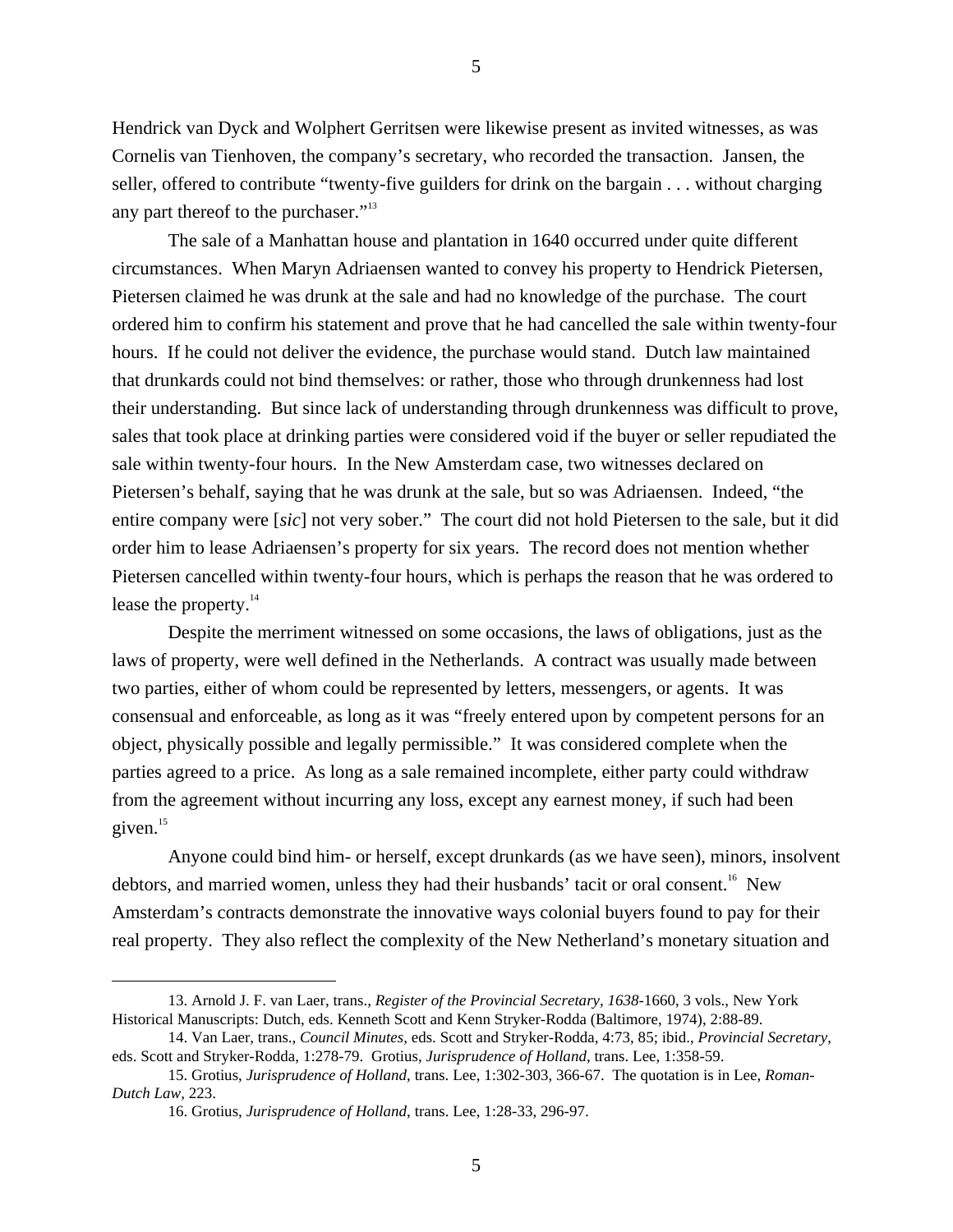the diversity of media available for exchange. Most transactions required guilders in "current pay," such as beaver skins or sewant (wampum). Some contracts stipulated the Dutch currency, of the homeland. Some specified a combination of currency and commodities. To illustrate, Jan Schryver, a tavernkeeper, sold a lot on the Beaver Canal in 1662 to Paulus van der Beeck for twenty-five hundred "pieces of good, merchantable, hickory firewood, to be delivered" within one year on the beach in New Amsterdam. Two cows were the first installment due on Jan Martyn's property on the strand of the North River and the Beaver Street in 1655. Two additional payments of two hundred guilders each were due over the next two years from the grantee Lodowyck Pos[.17](#page-5-0)

Rarely were colonial grantees required to pay the entire purchase price on the day that contracts were signed. Provisions in the contract often stipulated an installment schedule with a down payment of a specified sum and the remainder due in equal amounts at yearly intervals. Sometimes interest was charged on the remaining sum. The vendor determined the day a deed would be delivered, which occurred upon receipt of the first installment or after other or all payments were made. To secure future payments, the buyer would, on occasion, mortgage the property, for anyone who possessed property also had the right to mortgage it. A mortgage, or *hypotheek*, on real property was executed and registered before the court where the property was situated. If it was burdened with several mortgages, the oldest was preferred.<sup>[18](#page-5-1)</sup>

In the sale of real property, Dutch law was specific as to risks, liabilities, and profits, which fell to the buyer once an agreement was final, even if delivery had not yet been made. Custom, however, entrusted a seller with its safekeeping and, if he failed, he was liable to make compensation.<sup>19</sup> New Amsterdam's grantees, at times, demanded assurances from grantors that properties would be delivered in the condition that they were bought. Such contracts reflect the intrinsic dangers, of life, in a small, isolated, seventeenth-century outpost; especially the hazards of wooden houses with open fires, poorly built chimneys, and thatched roofs. To cite an instance, in the autumn of 1646, Arnoldus van Hardenbergh paid the carpenter Pieter Wolphersen van Couwenhoven sixteen hundred guilders for a house and lot near the Here Gracht. The contract contained several provisions: Van Couwenhoven, the seller, and his

<span id="page-5-0"></span> $\overline{a}$ 

<sup>17.</sup> For the Schryver/van der Beeck transfer see O'Callaghan, trans., *Register of LaChaire*, eds. Scott and Stryker-Rodda, 152. The Martyn/Pos transfer is found in Fernow, ed., *RNA*, 2:99; New York County, Deeds, Liber (1654-62, microfiche; translations from original Dutch), 257-58; New York State Archive, Secretary of State, Land Records, #12943, "Letters patent, 1664-1990," (microfilm roll 1, Vols. 1-4, and roll 2, Vols. 5-6), 2:109.

<span id="page-5-1"></span><sup>18.</sup> Grotius, *Jurisprudence of Holland,* trans. Lee, 1:280-83, 286-89, 366-67. For an example of a contract with an installment schedule and interest charges see Van Laer, trans., *Provincial Secretary*, eds. Scott and Stryker-Rodda, 3:391-92. For mortgages see Dennis J. Maika, "Commerce and Community: Manhattan Merchants in the Seventeenth Century" (Ph.D. diss., New York University, 1995), 255-57.

<span id="page-5-2"></span><sup>19.</sup> Grotius, *Jurisprudence of Holland,* trans. Lee, 1:368-71. See also Wessels, *History of Roman-Dutch Law,* 602-603.